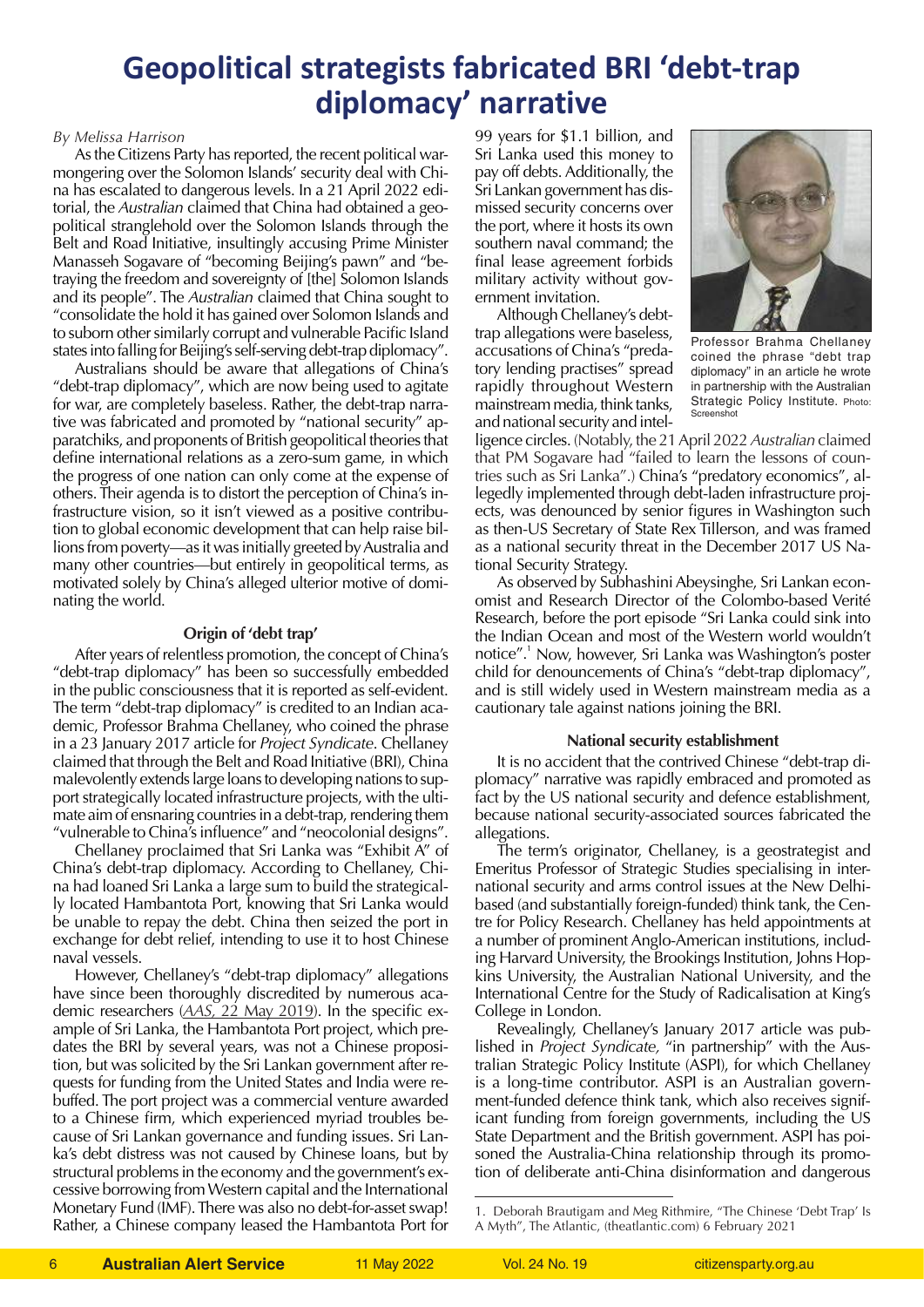warmongering. In mid-2021, the US Department of the Air Force's *Journal of Indo-Pacific Affairs* included a hostile anti-China contribution by General Kenneth S. Wilsbach of the US Indo-Pacific Command, in which Wilsbach asserted that Chellaney had coined the "debt-trap diplomacy term" *for* ASPI.

#### **Debtbook Diplomacy**

In early 2018, the Chellaney/ASPI-instigated debt-trap allegations intensified. The 14 May 2018 *Australian Financial Review* sensationally announced a "Secret US warning of China 'debt trap' on Australia's doorstep", reporting that it had obtained a copy of an unclassified report produced by "Harvard University researchers", which had been "presented to the US State Department".

The report, *Debtbook Diplomacy: China's Strategic Leverage of its Newfound Economic Influence and the Consequences for US Foreign Policy,* repeated the Sri Lankan debttrap narrative and predominantly referenced Western mainstream media sources for its allegations against China. *Debtbook Diplomacy* warned that China had saddled Australia's Southeast Asian and Pacific Islander neighbours with unrepayable infrastructure loans, which "[gave] Beijing crucial economic leverage to gain strategic and military power". The report listed sixteen nations which were identified as vulnerable to China's "economic coercion"; however, the authors acknowledged that their "Country Vulnerability Assessment" scores were "not scientific".

Western media sensationally promoted *Debtbook Diplomacy* as academic proof of China's predation; however, notably, the report was authored by two second-year Master in Public Policy students, Sam Parker and Gabrielle Chefitz. The year-long "Policy Analysis Exercise" was conducted out of Harvard Kennedy School's Belfer Center; the report's March 2018 publication date indicated that the project was initiated shortly after the Chellaney/ASPI "debt-trap diplomacy" accusations surfaced.

Although *Debtbook Diplomacy* was authored by students, the influence of the national security and defence establishment was evident. According to the *AFR,* the report "emerged out of an earlier classified version written confidentially last year [2017] for United States Pacific Command (PACOM)", under the US Department of Defence. The report's primary author, Sam Parker, was temporarily deployed to PACOM in 2017 as an academic fellow, where he conducted research on "anticipating and countering Chinese efforts to displace US influence in South Asia and Oceania", according to his bio in *Debtbook Diplomacy*. Prior to this, Parker served at the US Department of Homeland Security as the Special Assistant to the Assistant Secretary for Public Affairs. The report's co-author, Gabrielle Chefitz, previously worked as a Research Assistant for the Washington Institute for Near East Policy, a neoconservative think tank which includes former US Secretary of State Henry Kissinger, former CIA Director James Woolsey, and former Assistant Secretary of Defence Richard Perle (known as "the Prince of Darkness") on its Board of Advisors.

*Debtbook Diplomacy* asserts that "Since World War II, the US has enjoyed effectively unchallenged economic and military dominance in the Pacific, buttressed by a strong alliance system and an unparalleled basing network to support American power projection. But China's rise is upending that favorable landscape. … China's loans undermine the US's ability to use its own economic assistance to promote US security objectives." If Southeast Asian and Pacific Island countries "were to turn to China", this "could undermine US strategic denial and exclusive [military] basing rights, eroding US advantage in any future US-China conflict."



The originally secret report that spread a geopolitical interpretation of the BRI to hype it as a threat, which it isn't, except to US unipolar dominance.

Notably, the report reveals the nub of the tension, which is that the USA's Wall Street-dominated economy cannot match China's state bank-led economy. It admits that the US and its allies "cannot offer public-private investment at anywhere the scale of Chinese BRI funding", observing that "[o]n a macro level, the US lacks the will and the resources to remotely challenge the massive scale of Chinese BRI investment".

#### **Debt-trap allegations escalate**

The "secret" *Debtbook Diplomacy* report (which is now publicly available on the Belfer Center's website) preceded an escalation of attacks against the Belt and Road Initiative from the US national security and defence establishment and senior figures in the Trump Administration.

For example, on 4 October 2018, US Vice President Mike Pence claimed that China was using "debt-trap diplomacy" to "expand its influence" by "offering hundreds of billions of dollars in infrastructure loans to governments". Pence repeated the Sri Lankan debt-trap narrative and claimed, without evidence, that the port "may soon become a forward military base for China's growing blue-water navy".

The same month, US Secretary of State Mike Pompeo accused China of "predatory economic activity", and asserted that China bribed senior leaders in countries "in exchange for infrastructure projects that will harm the people of that nation".

At the 13 December 2018 presentation of the Trump Administration's New Africa Strategy, US National Security Advisor John Bolton claimed that China unleashed "the strategic use of debt to hold states in Africa captive to Beijing's wishes and demands. … Such predatory actions are sub-components of broader Chinese strategic initiatives, including 'One Belt, One Road'—a plan to develop a series of trade routes leading to and from China with the ultimate goal of advancing Chinese global dominance." Bolton alleged that China's activities significantly threatened US national security, and he outrageously threatened African nations that if they took